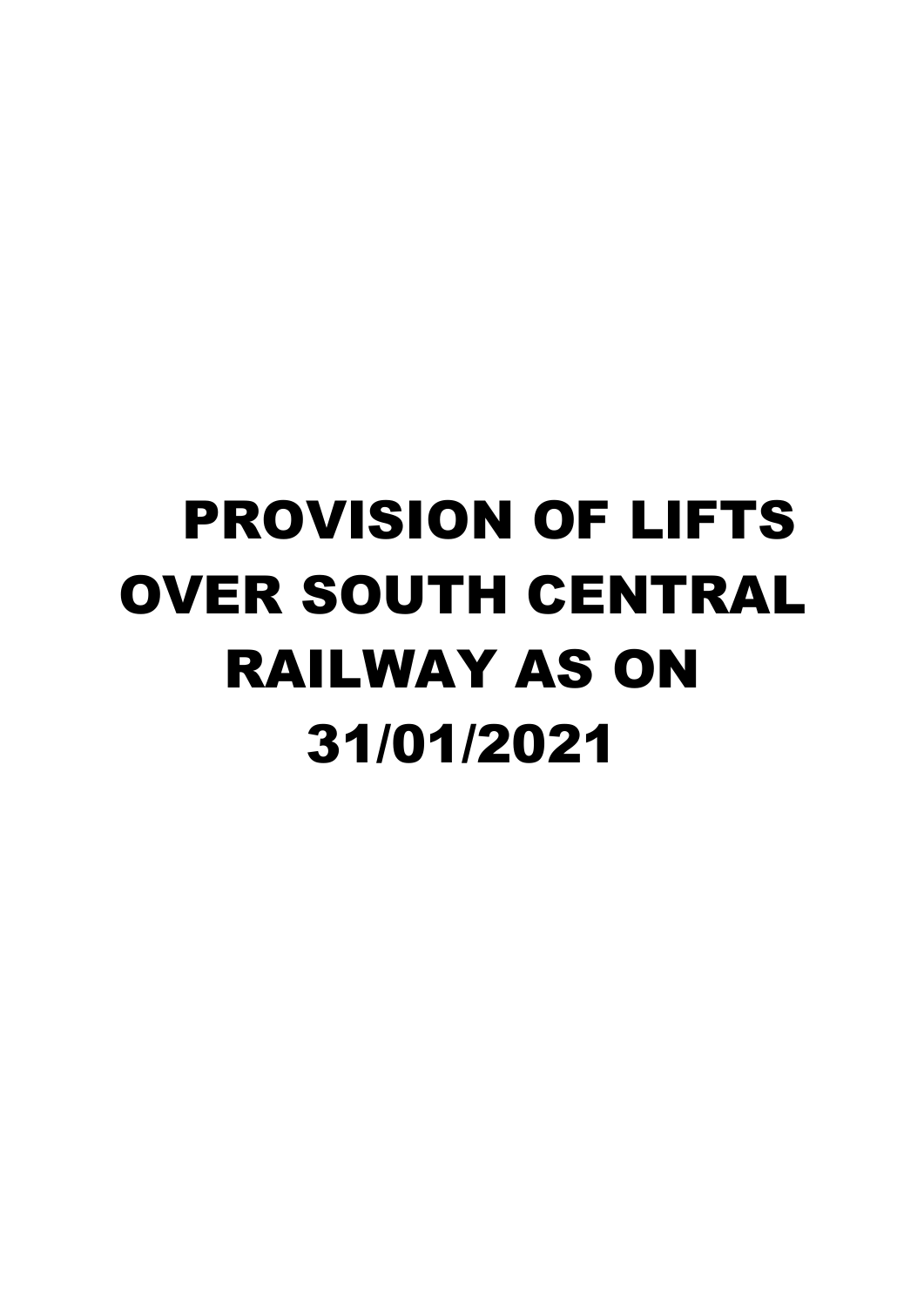## 31. 01.2021 को दक्षिण मध्य रेलवे पर स्वीकृत, आरंभ व कार्य की प्रगति दशोने वाला विवरण THE STATEMENT SHOWING LIFTS SANCTIONED, COMMISSIONED & WORKS IN PROGRESS OVER SOUTH CENTRAL RAILWAY AS ON 31/01/2021

| <b>Station</b><br>क्र.सं<br>स्टेशन |                      |                 |                     |                       |                  | स्वीकृत        | आरंभ की गई       | लिफ्ट का<br>कार्य प्रगति |
|------------------------------------|----------------------|-----------------|---------------------|-----------------------|------------------|----------------|------------------|--------------------------|
|                                    |                      |                 | मंडल                | राज्य<br><b>State</b> | कोटि<br>Category | लिफ्ट          | लिफ्ट            | पर है                    |
| S.No.                              |                      |                 | <b>Division</b>     |                       |                  | Lifts          | Lifts            | Lifts in                 |
|                                    |                      |                 |                     |                       | sanctioned       | Commissioned   | progress         |                          |
| $\mathbf{1}$                       | Tirupati             | तिरुपति         | जीटीएल GTL          | एपी AP                | NSG <sub>2</sub> | $\mathfrak{S}$ | $\overline{3}$   | $\boldsymbol{0}$         |
| $\overline{2}$                     | Guntakal             | गृंतकल          | जीटीएल GTL          | एपी AP                | NSG3             | $\overline{4}$ | $\overline{4}$   | $\overline{0}$           |
| $\overline{3}$                     | Renigunta            | रेनीगुंटा       | जीटीएल GTL          | एपी AP                | NSG3             | $\overline{2}$ | $\overline{2}$   | $\overline{0}$           |
| 4                                  | Cuddapah             | कडपा            | जीटीएल GTL          | एपी AP                | NSG3             | $\mathbf{1}$   | $\mathbf{1}$     | $\boldsymbol{0}$         |
| 5                                  | Anantapur            | अनंतपूर         | जीटीएल GTL          | एपी AP                | NSG3             | $\mathbf{1}$   | $\mathbf{1}$     | $\boldsymbol{0}$         |
| 6                                  | Yadgir               | यादगीर          | जीटीएल GTL          | एपी AP                | NSG3             | $\overline{2}$ | $\mathbf{0}$     | $\overline{2}$           |
| $\overline{7}$                     | Gooty                | गूती            | जीटीएल GTL          | एपी AP                | NSG4             | $\overline{2}$ | $\boldsymbol{0}$ | $\overline{c}$           |
| 8                                  | Srikalahasti         | श्रीकालाहरूती   | जीटीएल GTL          | एपी AP                | NSG4             | $\overline{2}$ | $\boldsymbol{0}$ | $\overline{2}$           |
| 9                                  | Adoni                | अदोनी           | जीटीएल GTL          | एपी AP                | NSG4             | $\overline{2}$ | $\boldsymbol{0}$ | $\overline{2}$           |
| 10                                 | Chittoor             | चित्तूर         | जीटीएल GTL          | एपी AP                | NSG4             | $\overline{2}$ | $\boldsymbol{0}$ | $\overline{2}$           |
|                                    |                      |                 | <b>Total</b><br>कुल |                       |                  | 21             | 11               | 10                       |
| 11                                 | Secunderabad         | सिकंदरा         | एससी SC             | टीएस                  | NSG1             | $\,6\,$        | 6                | $\boldsymbol{0}$         |
|                                    |                      | बाद             |                     | <b>TS</b>             |                  |                |                  |                          |
| 12                                 | Manchiryal           | मंचिर्याल       | एससी SC             | टीएस<br><b>TS</b>     | NSG4             | $\overline{2}$ | $\sqrt{2}$       | $\boldsymbol{0}$         |
| 13                                 | Khammam              | खम्मम           | एससी SC             | टीएस<br><b>TS</b>     | NSG3             | $\overline{2}$ | $\sqrt{2}$       | $\boldsymbol{0}$         |
| 14                                 | Begumpet             | बेगमपेट         | एससी SC             | टीएस<br><b>TS</b>     | NSG4             | $\overline{2}$ | $\overline{c}$   | $\mathbf{0}$             |
| 15                                 | Bidar                | बीदर            | एससी SC             | केआर<br><b>KR</b>     | NSG4             | $\overline{2}$ | $\sqrt{2}$       | $\boldsymbol{0}$         |
| 16                                 | Bharathnagar         | भरतनगर          | एससी SC             | टीएस<br><b>TS</b>     | SG <sub>3</sub>  | $\overline{2}$ | $\overline{2}$   | $\bf{0}$                 |
| 17                                 | Borabanda            | बोरबंडा         | एससी SC             | टीएस<br><b>TS</b>     | SG <sub>3</sub>  | $\overline{2}$ | $\mathbf{2}$     | $\bf{0}$                 |
| 18                                 | Hi-tech City         | हाई-टेक<br>सिटी | एससी SC             | टीएस<br><b>TS</b>     | SG <sub>3</sub>  | $\overline{2}$ | $\mathbf{2}$     | $\bf{0}$                 |
| 19                                 | Hafizpet             | हाफ़िज़पेट      | एससी SC             | टीएस<br><b>TS</b>     | SG <sub>3</sub>  | $\overline{2}$ | $\boldsymbol{0}$ | $\overline{2}$           |
| 20                                 | Parli Vaijnath       | परली<br>वैजनाथ  | एससी SC             | एमएच<br>МH            | NSG4             | $\overline{2}$ | $\overline{2}$   | $\boldsymbol{0}$         |
| 21                                 | Bhadrachalam<br>Road | भद्राचलम<br>रोड | एससी SC             | टीएस<br><b>TS</b>     | NSG4             | $\overline{2}$ | $\boldsymbol{0}$ | $\overline{2}$           |
| 22                                 | Mahabubabad          | महबुबाबा<br>द   | एससी SC             | टीएस<br><b>TS</b>     | NSG4             | $\overline{2}$ | $\boldsymbol{0}$ | $\overline{2}$           |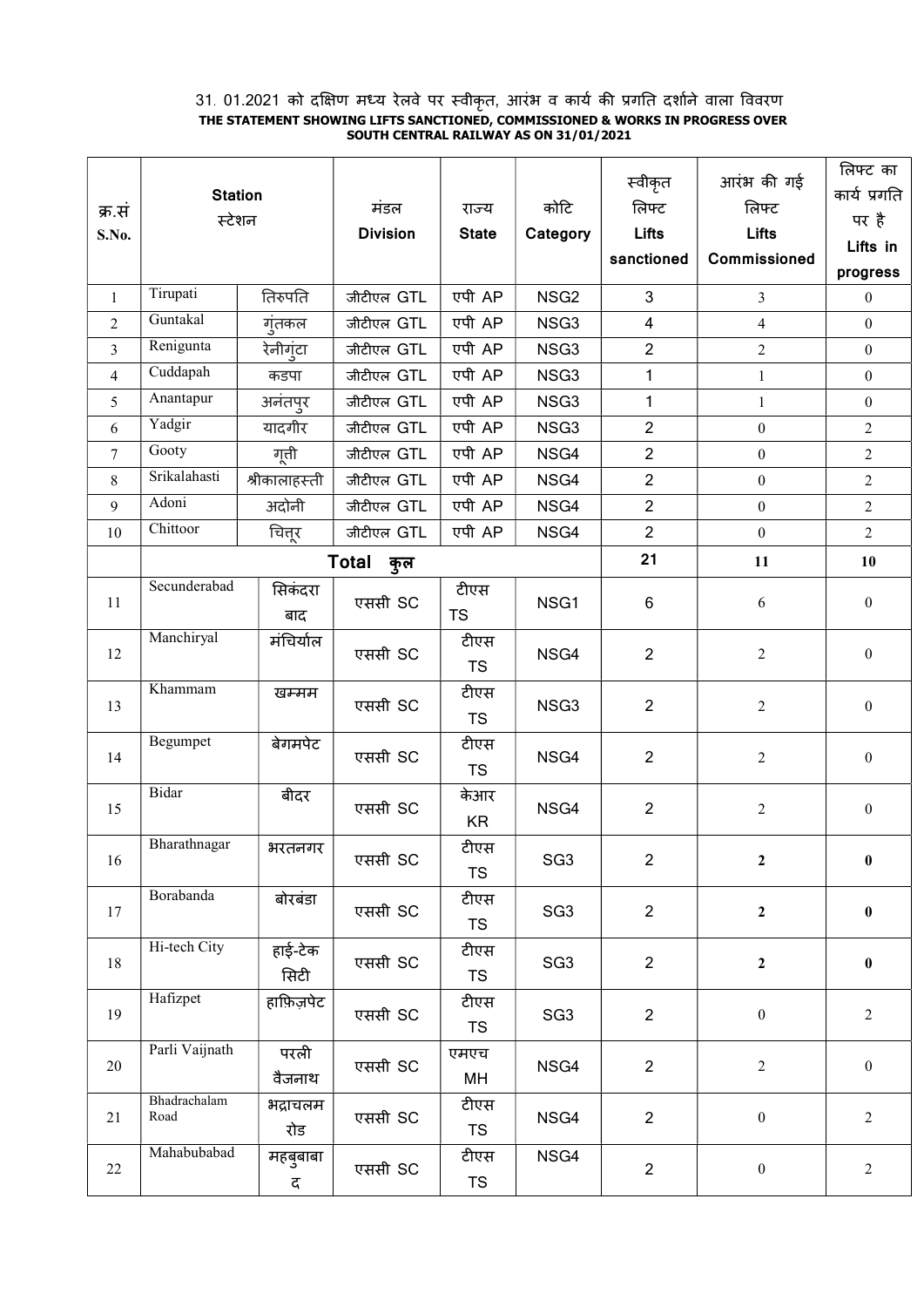| क्र.सं<br>S.No. | <b>Station</b><br>स्टेशन |                     | मंडल<br><b>Division</b> | राज्य<br><b>State</b> | कोटि<br>Category | स्वीकृत<br>लिफ्ट<br>Lifts<br>sanctioned | आरंभ की गई<br>लिफ्ट<br><b>Lifts</b><br>Commissioned | लिफ्ट का<br>कार्य प्रगति<br>पर है<br>Lifts in<br>progress |
|-----------------|--------------------------|---------------------|-------------------------|-----------------------|------------------|-----------------------------------------|-----------------------------------------------------|-----------------------------------------------------------|
| 23              | Ramagundam               | रामगुंडम            | एससी SC                 | टीएस<br><b>TS</b>     | NSG4             | $\overline{2}$                          | $\boldsymbol{0}$                                    | $\overline{2}$                                            |
| 24              | Lingampalli              | लिंगमप<br>ल्ली      | एससी SC                 | टीएस<br><b>TS</b>     | NSG3             | 3                                       | $\boldsymbol{0}$                                    | $\overline{2}$                                            |
| 25              | Warangal                 | वरंगल               | एससी SC                 | टीएस<br><b>TS</b>     | NSG3             | 3                                       | $\boldsymbol{0}$                                    | $\overline{3}$                                            |
| 26              | Kazipet                  | काजीपेट             | एससी SC                 | टीएस<br><b>TS</b>     | NSG3             | 1                                       | $\boldsymbol{0}$                                    | $\mathbf{1}$                                              |
| 27              | Vikarabad                | विकाराबा<br>द       | एससी SC                 | टीएस<br><b>TS</b>     | NSG4             | $\overline{2}$                          | $\boldsymbol{0}$                                    | $\overline{2}$                                            |
|                 | Total कुल                |                     |                         | टीएस<br><b>TS</b>     |                  | 39                                      | 22                                                  | 16                                                        |
| 28              | Nizamabad                | निजामा<br>बाद       | एचवाईबी<br><b>HYB</b>   | टीएस<br><b>TS</b>     | NSG3             | $\overline{2}$                          | $\overline{2}$                                      | $\boldsymbol{0}$                                          |
| 29              | Kacheguda                | काचिगुड़ा           | एचवाईबी<br><b>HYB</b>   | टीएस<br><b>TS</b>     | NSG <sub>2</sub> | 5                                       | 3                                                   | $\overline{2}$                                            |
| 30              | Kurnool City             | कर्नूल<br>सिटी      | एचवाईबी<br><b>HYB</b>   | एपी AP                | NSG4             | $\overline{2}$                          | $\boldsymbol{0}$                                    | $\overline{2}$                                            |
| 31              | <b>Basar</b>             | बासर                | एचवाईबी<br><b>HYB</b>   | टीएस<br><b>TS</b>     | NSG4             | $\mathbf{2}$                            | $\mathbf{2}$                                        | $\bf{0}$                                                  |
| 32              | Gadwal                   | गदवाल               | एचवाईबी<br><b>HYB</b>   | टीएस<br><b>TS</b>     | NSG5             | $\overline{2}$                          | $\boldsymbol{0}$                                    | $\sqrt{2}$                                                |
| 33              | Huppuguda                | हुप्पुगुड़ा         | एचवाईबी<br><b>HYB</b>   | टीएस<br><b>TS</b>     | SG <sub>3</sub>  | $\overline{2}$                          | $\boldsymbol{0}$                                    | $\overline{2}$                                            |
| 34              | Sitafalmandi             | सीताफल<br>मंडी      | एचवाईबी<br><b>HYB</b>   | टीएस<br><b>TS</b>     | SG <sub>3</sub>  | 3                                       | 3                                                   | $\boldsymbol{0}$                                          |
| 35              | Lallaguda Gate           | लालगुड़ा<br>गेट     | एचवाईबी<br><b>HYB</b>   | टीएस<br><b>TS</b>     | HG3              | 1                                       | $\boldsymbol{0}$                                    | $\boldsymbol{0}$                                          |
|                 |                          | <b>Total</b><br>कुल |                         |                       | 19               | 10                                      | $\bf{8}$                                            |                                                           |
| 36              | गूंटूर Guntur            |                     | जीएनटी GNT              | एपी AP                | NSG3             | $\overline{7}$                          | $\overline{3}$                                      | $\overline{4}$                                            |
|                 | कुल TOTAL                |                     | एपी AP                  |                       | $\overline{7}$   | $\overline{\mathbf{3}}$                 | $\overline{\mathbf{4}}$                             |                                                           |
| 37              | Vijayawada               | विजयवाड़ा           | बीजेडए BZA              | एपी AP                | NSG <sub>2</sub> | 8                                       | $8\,$                                               | $\boldsymbol{0}$                                          |
| 38              | Chirala                  | चिराला              | बीजेडए BZA              | एपी AP                | NSG4             | 3                                       | $\overline{3}$                                      | $\boldsymbol{0}$                                          |
| 39              | Kakinada<br>Town         | काकीनाडा<br>टाउन    | बीजेडए BZA              | एपी AP                | NSG3             | $\overline{2}$                          | $\overline{2}$                                      | $\boldsymbol{0}$                                          |
| 40              | Tenali                   | तेनाली              | बीजेडए BZA              | एपी AP                | NSG3             | 3                                       | $\overline{3}$                                      | $\boldsymbol{0}$                                          |
| 41              | Nellore                  | नेल्लोर             | बीजेडए BZA              | एपी AP                | NSG3             | 3                                       | $\overline{\mathbf{3}}$                             | $\boldsymbol{0}$                                          |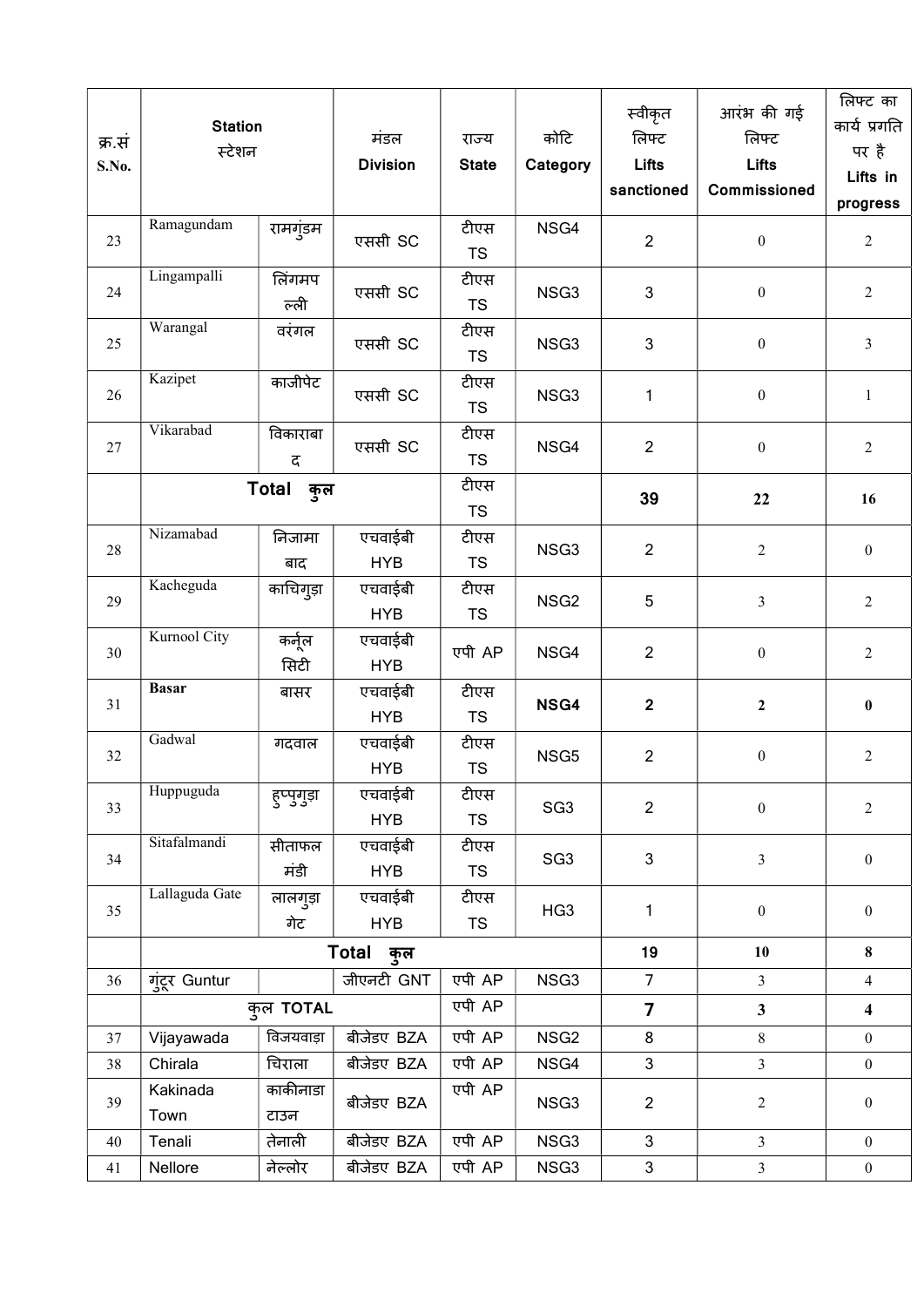| क्र.सं<br>S.No.                                                                                       | <b>Station</b><br>स्टेशन |                    | मंडल<br><b>Division</b> | राज्य<br><b>State</b> | कोटि<br>Category | स्वीकृत<br>लिफ्ट<br>Lifts<br>sanctioned | आरंभ की गई<br>लिफ्ट<br><b>Lifts</b><br>Commissioned | लिफ्ट का<br>कार्य प्रगति<br>पर है<br>Lifts in<br>progress |
|-------------------------------------------------------------------------------------------------------|--------------------------|--------------------|-------------------------|-----------------------|------------------|-----------------------------------------|-----------------------------------------------------|-----------------------------------------------------------|
| 42                                                                                                    | Bhimavaram<br>Town       | भीमावरम<br>टाउन    | बीजेडए BZA              | एपी AP                | NSG3             | $\overline{2}$                          | $\overline{c}$                                      | $\mathbf{0}$                                              |
| 43                                                                                                    | Gudur                    | गुडूर              | बीजेडए BZA              | एपी AP                | NSG3             | 3                                       | $\overline{3}$                                      | $\mathbf{0}$                                              |
| 44                                                                                                    | Samalkot                 | समालकोट            | बीजेडए BZA              | एपी AP                | NSG3             | $\overline{2}$                          | $\overline{2}$                                      | $\mathbf{0}$                                              |
| 45                                                                                                    | Ongole                   | ओंगोल              | बीजेडए BZA              | एपी AP                | NSG3             | $\overline{2}$                          | $\overline{2}$                                      | $\boldsymbol{0}$                                          |
| 46                                                                                                    | Rajahmundry              | राजमंड़ी           | बीजेडए BZA              | एपी AP                | NSG3             | 3                                       | $\overline{2}$                                      | $\mathbf{1}$                                              |
| 47                                                                                                    | Eluru                    | एलुरु              | बीजेडए BZA              | एपी AP                | NSG3             | $\overline{2}$                          | $\overline{2}$                                      | $\boldsymbol{0}$                                          |
| 48                                                                                                    | Tuni                     | तुनि               | बीजेडए BZA              | एपी AP                | NSG4             | $\overline{2}$                          | $\overline{2}$                                      | $\boldsymbol{0}$                                          |
| 49                                                                                                    | Tadepalligudem           | ताडेपल्ली<br>ग्डेम | बीजेडए BZA              | एपी AP                | NSG4             | $\overline{2}$                          | $\overline{c}$                                      | $\boldsymbol{0}$                                          |
| 50                                                                                                    | Gudivada                 | गुडिवाडा           | बीजेडए BZA              | एपी AP                | NSG4             | $\overline{2}$                          | $\overline{2}$                                      | $\bf{0}$                                                  |
| 51                                                                                                    | Bapatla                  | बापट्ला            | बीजेडए BZA              | एपी AP                | NSG5             | $\overline{2}$                          | $\boldsymbol{0}$                                    | $\overline{2}$                                            |
| 52                                                                                                    | Annavaram                | अन्नवरम            | बीजेडए BZA              | एपी AP                | NSG4             | 3                                       | $\overline{2}$                                      | $\mathbf{0}$                                              |
|                                                                                                       |                          |                    | <b>Total</b><br>कुल     |                       |                  | 44                                      | 40                                                  | $\overline{\mathbf{3}}$                                   |
| 53                                                                                                    | Aurangabad               | औरंगाबा<br>द       | एनईडी NED               | एमएच<br><b>MH</b>     | NSG3             | 3                                       | $\overline{c}$                                      | $\mathbf{1}$                                              |
| 54                                                                                                    | Nanded                   | नांदेड़            | एनईडी NED               | एमएच<br>MH            | NSG <sub>2</sub> | 3                                       | $\overline{c}$                                      | $\mathbf{1}$                                              |
| 55                                                                                                    | Jalna                    | जलना               | एनईडी NED               | एमएच<br>MН            | NSG4             | $\overline{2}$                          | $\overline{c}$                                      | $\boldsymbol{0}$                                          |
| 56                                                                                                    | Parbhani                 | परभनी              | एनईडी NED               | एमएच<br>MH            | NSG3             | $\overline{2}$                          | 1                                                   | 1                                                         |
| 57                                                                                                    | Nagarsol                 | नागरसोल            | एनईडी NED               | एमएच<br>MН            | NSG3             | $\overline{2}$                          | $\boldsymbol{0}$                                    | $\overline{2}$                                            |
| 58                                                                                                    | Purna                    | पूर्णा             | एनईडी NED               | एमएच<br>MН            | NSG4             | $\overline{2}$                          | $\boldsymbol{0}$                                    | $\overline{2}$                                            |
|                                                                                                       | <b>Total</b><br>कुल      |                    |                         |                       |                  | 14                                      | $\overline{7}$                                      | $7\phantom{.}$                                            |
| 58 स्टेशनों पर 144,<br>144 at 58 Stations<br>एपीAP-<br>(टीएसTS-52,<br>72, एमएच<br>MH-16,<br>केए KA-4) |                          |                    | कुल योग GRNAD TOTAL     |                       | 144              | 93                                      | 48                                                  |                                                           |